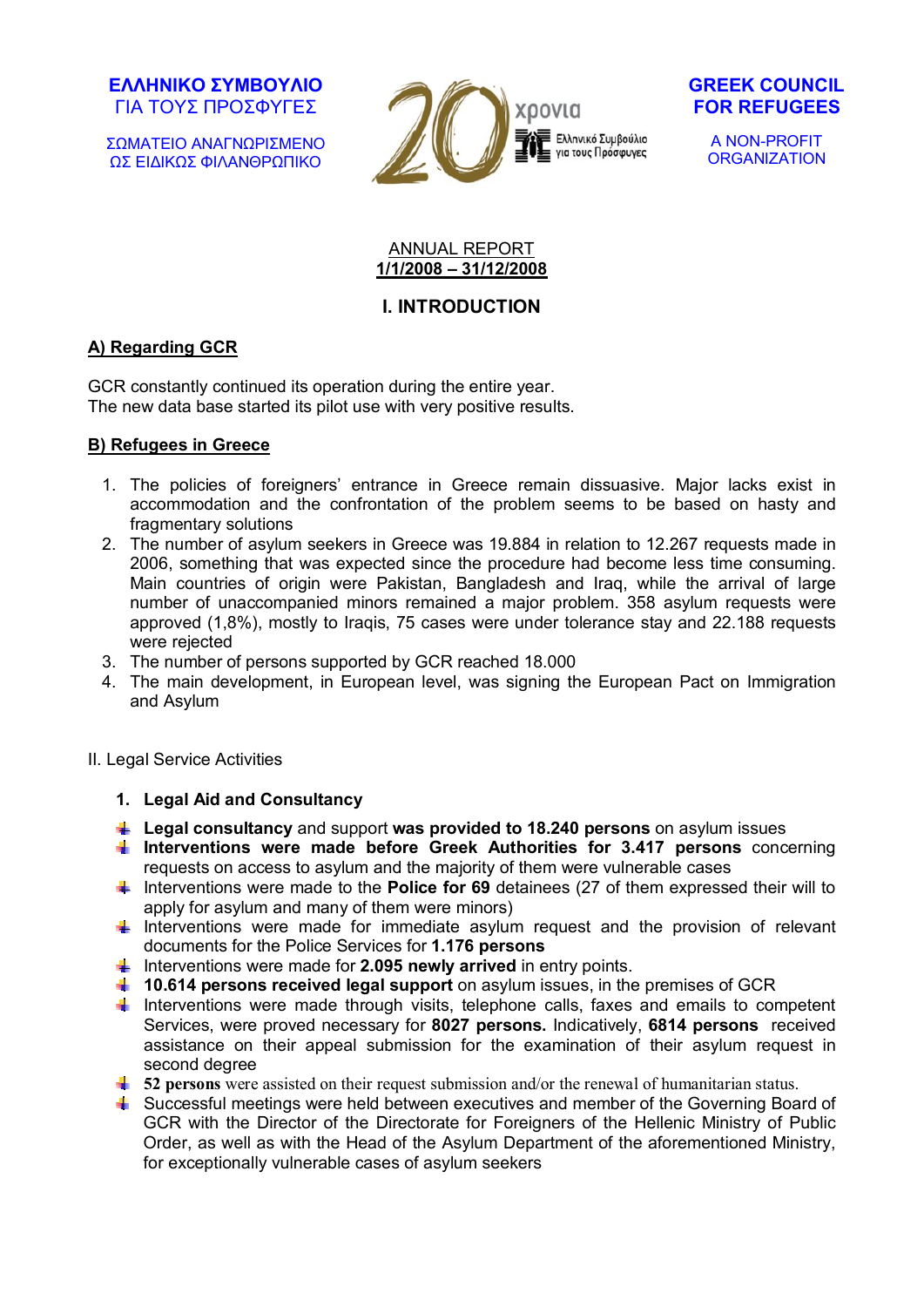ΣΩΜΑΤΕΙΟ ΑΝΑΓΝΩΡΙΣΜΕΝΟ ΩΣ ΕΙΔΙΚΩΣ ΦΙΛΑΝΘΡΩΠΙΚΟ





A NON-PROFIT **ORGANIZATION** 

- A representative of the Legal Service attended **40 regular sessions of the Refugee Committee of the Hellenic Ministry of Interior**, in order to support **303 asylum seekers**
- **1** 77 cancelation appeals were submitted to the Council of State for cases of asylum seekers, whose requests were rejected by the Minister of Interior**. 25 cases were discussed.**
- Finally, there was collaboration with jurists from many European countries for cases of asylum seekers which fall within the Dublin Regulation, as well as with Greek citizens, lawyers and other NGOs.

## **2. Interviews with asylum seekers and potential asylum seekers**

Interviews were taken from **2587 persons (2375 persons** in GCR's premises, 21 unaccompanied women (1 of them victim of trafficking) and 24 unaccompanied minors, **78 persons** in detention places and **433 persons** in entry points.

#### **3. Legal Service missions**

- **U During the year 8 missions were made in entry points: Lesvos (three times), Kos, Leros,** Evros (two times), Samos, Komotini.
- Also during the year 8 missions were made at Igoumenitsa (three times), Evros (six times), Patra (two times), Leros (two times), Komotini, Patmos, Simi/Rhodes, Kos (UNHCR/Border Monitoring).

## **4. Legal Support for Integration Issues**

Legal support was provided for the solution of legal problems that **303** persons faced while integrating in the Greek society. The support included information on their rights and obligations to Greece, legal advice for executing their rights, representation before Greek authorities, naturalization procedures, support on cases of civil, criminal, labor, administrative and tax law, as well as interventions to Public Services and Organizations.

## **5. Project for the Support of Victims of Trafficking**

In 2008, special importance was given to the support of victims of trafficking, mainly from Ethiopia, Eritrea and Nigeria. Apart from the legal representation of the victims the members of the Legal Service participated in meetings in the Ministry, they submitted written recommendations and proposals and they visited the Anti-trafficking Department of the Police and prisons. Finally, they participated with recommendations in numerous meetings for trafficking, which were organized from various institutions.

## **6. Participation in educational, informative and other activities in Greece and abroad**

**During 2008 there were many participations as well as presentations of members of the Legal Service in Seminars, Conferences, Press Conferences etc, which were organized by GCR and other organizations.** 

## **Members of the Legal Service participated, as trainers or speakers, in**

- 15-16/12/2008 Seminar organized by Hellenic Ministry of Interior (ARGO II)
- $\frac{1}{2}$  3-5/6/2008 Biannual General Meeting of ECRE (Brussels)
- 9-10/10/2009 seminar organized by CIR (Rome).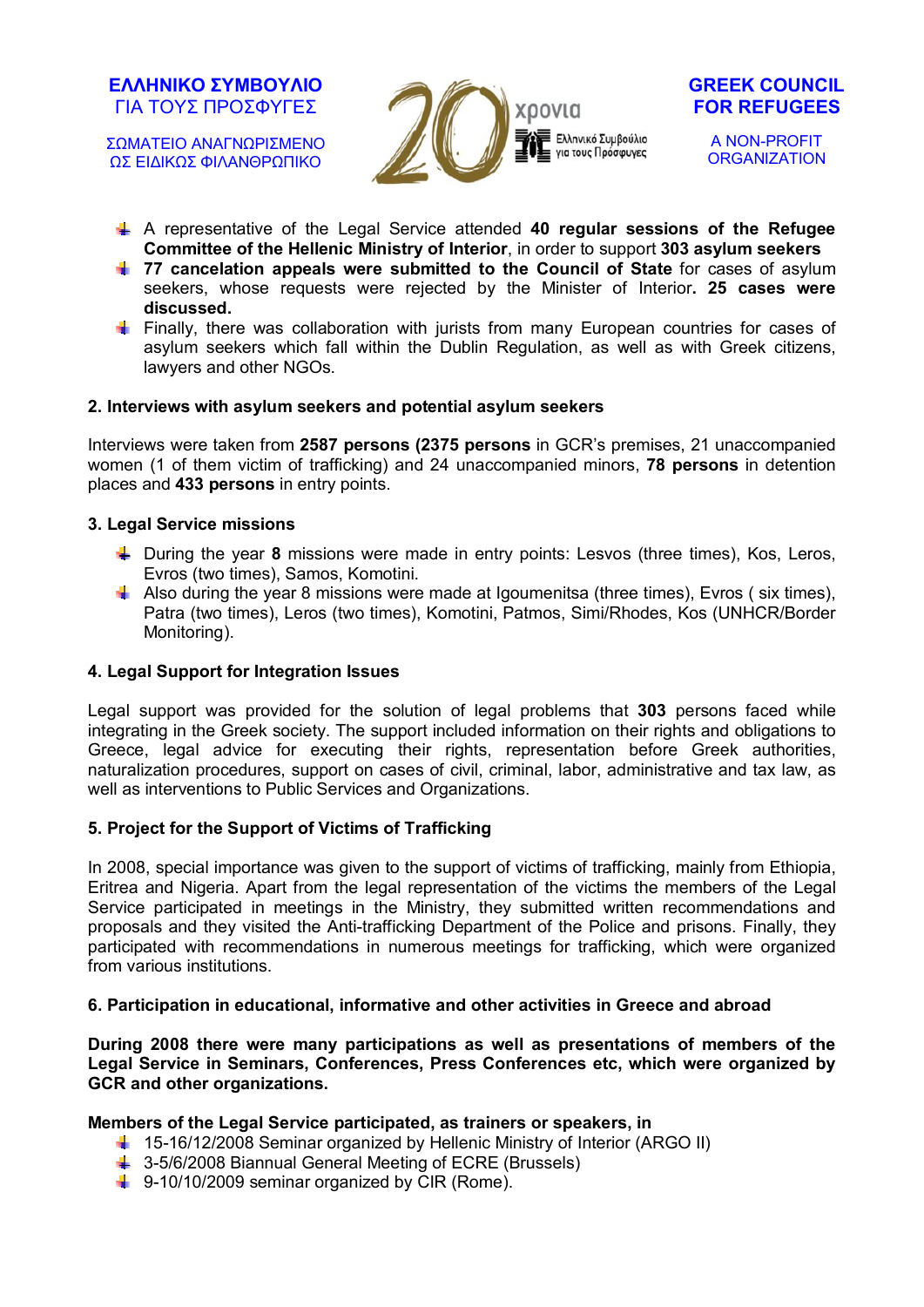ΣΩΜΑΤΕΙΟ ΑΝΑΓΝΩΡΙΣΜΕΝΟ ΩΣ ΕΙΔΙΚΩΣ ΦΙΛΑΝΘΡΩΠΙΚΟ





A NON-PROFIT **ORGANIZATION** 

while they participated in numerous conferences and seminars in Greece and abroad.

## **III. Social Service Activities**

The goal of the Social Service is to facilitate the adjustment and the integration of Asylum Seekers, Refugees and of all those who are accepted to stay in Greece under Humanitarian Status. During 2008 the Social Service served, in total, **5200 persons.**

## *1. Reception of Newly Arrived Asylum Seekers*

- **1189** persons in total were helped, from which **407** were accommodated **(246** persons in **Reception Centers**, **140 in hotels and 21 in guest houses and other frameworks of hospitality**). During this procedure also extremely vulnerable cases were assisted, such as **148** unaccompanied minors, **4** persons with special abilities, **27** women without supporting environment, **18** persons with serious medical problems, **25** families of a single parent and **16** with newborns, **73** families with many children, **18** pregnant, **5** victims of torture, **13** persons with psychological problems etc
- **859** interventions were made for health issues, **769** meetings for supportive consulting and **792** interventions for entrance issues

## **2. Central Social Service**

The Central Social Service provides consulting and information and intervenes to institutions and services for the benefit of the refugees and the asylum seekers

- Consultancy and help was provided to **906 persons,** while the support to refugees and asylum seekers who haven't solved the major problems that concern them continued
- $\ddot{\phantom{1}}$  With the assistance of volunteers clothing, food and other goods, coming from donations, were distributed to **400** persons, while financial support was given to **71** cases. This support was given also due to private donations and donations from organizations

## **3. Intercultural Centre "PYXIS"**

The executives of "PYXIS" along with the 73 volunteers helped **2450** persons, with the following activities:

- For adults, **31** courses on the Greek language ran and were attended by **452** persons, **2** English courses which were attended by **18** persons and **1** Greek course which were attended by **16** persons.
- Courses of supportive teaching ran for **172** students, courses on the Greek language for **28** children and adolescences and courses on foreign languages for **12** children
- $\pm$  Groups of music, dance, doll theatre, Many of them participated in events where they presented their work. Indicatively mentioned:
	- Doll theatre performance "The Little Prince" A.

alan d Christmas event in the Cultural Centre "Melina" of the Municipality of Athens

Visits in museums, attendance of events and football games, participation in ÷. events of other organizations

Excursion at Nafplion. (104 persons)alla s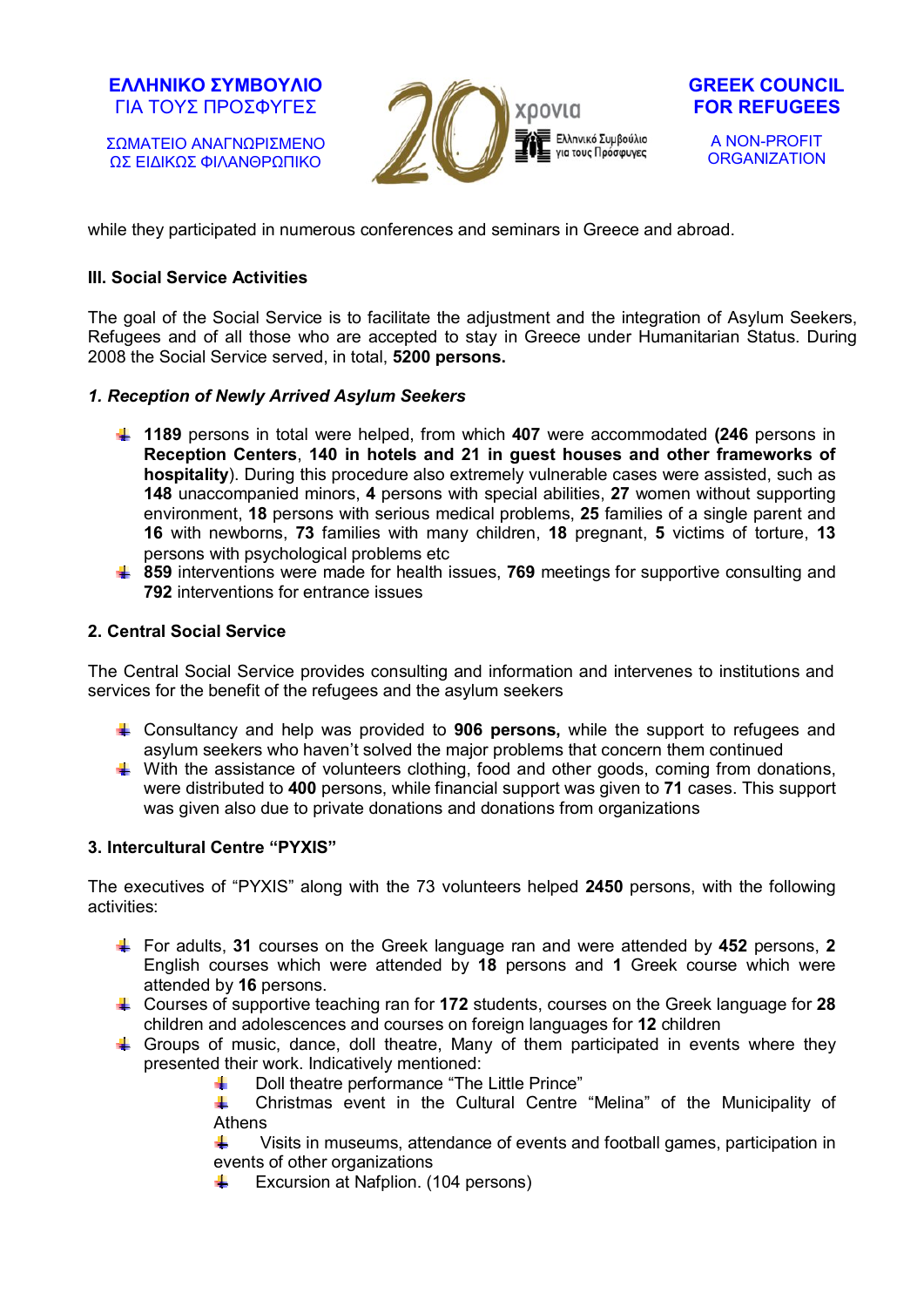ΣΩΜΑΤΕΙΟ ΑΝΑΓΝΩΡΙΣΜΕΝΟ ΩΣ ΕΙΔΙΚΩΣ ΦΙΛΑΝΘΡΩΠΙΚΟ





A NON-PROFIT **ORGANIZATION** 

d. Many contacts were made with the target population in order to inform them on training programs, health issues, contacts with hospitals etc. **96 children** were registered in schools, while another **6** went to the children's camps of the Municipality of Athens and the Prefecture of East Attica. Finally, **158** children were vaccinated and **5** women made the pap test.

#### **4. Provision of Supportive Services**

The goal of these Services is for the participants to learn Greek, an art, to claim an employment or to be able to hold the one they already have, to be informed on the relations between employers and employees in Greece and to familiarize with the insurance providers. Within this framework, and in collaboration with the Hellenic Ministry of Labor and Social Affairs 370 were aided, 253 out of them found a job, 85 attended training courses on the Greek language and 8 attended training programs. Also, a radio spot was created and other informative material, while a book was published entitled "Guide of Intercultural Consultancy".

#### **5. Recruitment Offices (Peristeri-Athens)**

The Recruitment Offices offer consultancy and information on labor issues, support for the development of social and professional skills, help in practical issues, contact with employers and support, references and support of the beneficiaries during their occupation.

The Office of Peristeri provided services in 750 unemployed, while it accommodated an intern. Its executives participated in several meetings, events and researches.

The Office of Athens offered services in 435 unemployed. Their main request, apart from employment, was to obtain a job permit, especially for the newly arrived in Greece.

#### **6. Participation in training, informative and other activities in Greece and abroad**

Members of the Social Service actively participated with speeches in numerous conferences and seminars in Greece and abroad

## **7. Networking**

During 2007 networking with institutions like Hospitals, Doctors and Medical Associations, Hellenic Anticancer Association, Paster Institute, Medecins du Monde, Medecins Sans Frontieres, Public Clinic of the Municipality of Athens, World Pharmacists, Dental School of Athens, and Medical Rehabilitation Centre for Torture Victims, Pharmaceutical Companies was established and supported. Also, with the Modern Greek Language Teaching Center of the University of Athens, Hellenic Ministry of Education and Religious Affairs, Center of Greek Civilization, Hellenic Red Cross, ARSIS, CARITAS, CLIMAKA, Association for Minors Care, church and other guest houses, parishes for the support or the nutrition poor refugees, athletic associations etc. Finally, with Municipalities, Communities, Prefectures, Social Services, Public Services as well as the Public Prosecutor's Office for Minors of Athens and the Greek Ombudsman, for unaccompanied minors issues (constant collaboration).

## **IV. Project "IOLAOS" for the Psychosocial Rehabilitation of Refugees with Mental Disorders**

During 2008 GCR continued its effort to support the rehabilitation of refugees with mental disorders. The special Unit "IOLAOS" consists of the Guest House (here 12 persons were hosted), the Daily Center (were 633 appointments were made) and the Protected Apartment (were 3 persons were hosted).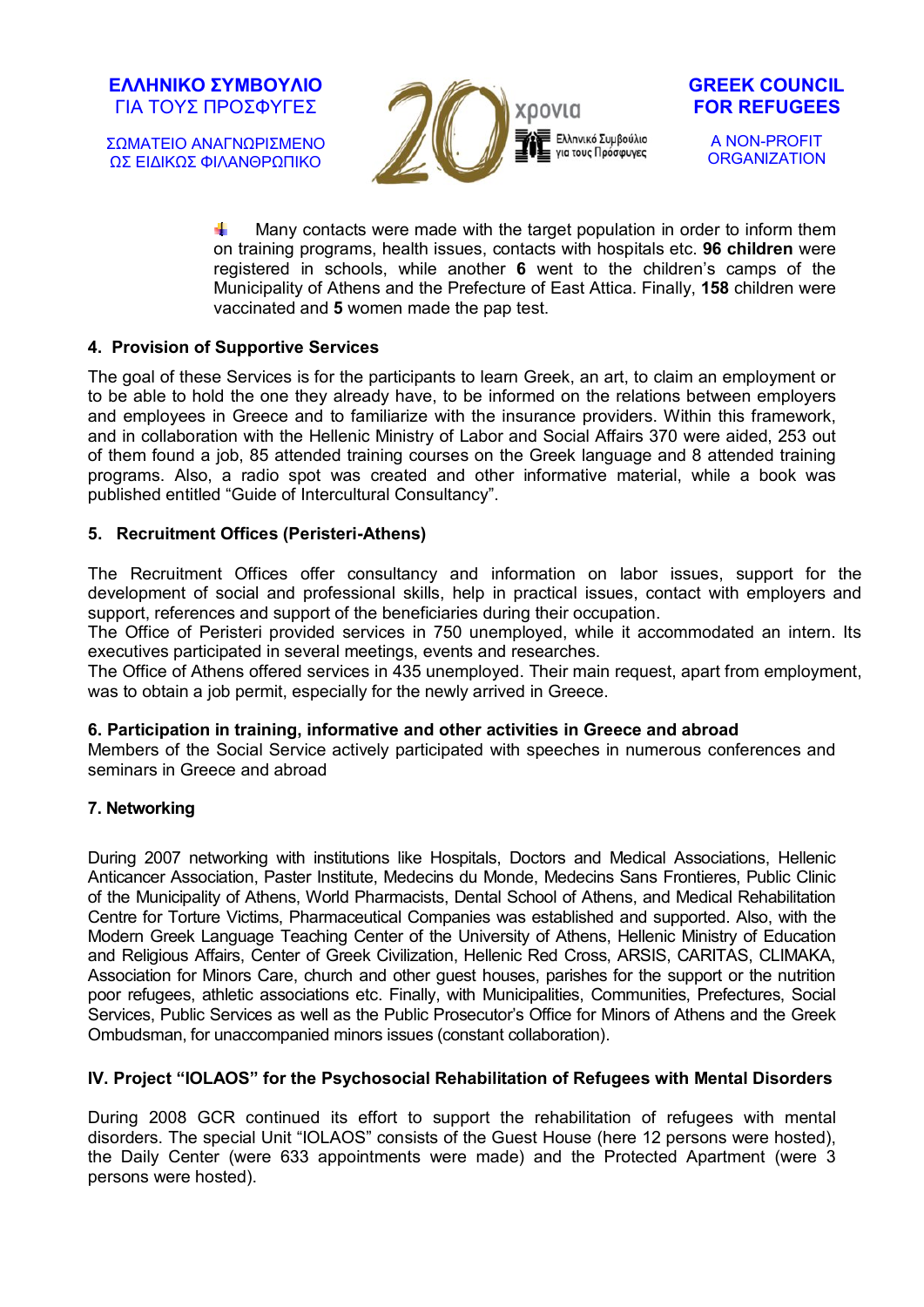ΣΩΜΑΤΕΙΟ ΑΝΑΓΝΩΡΙΣΜΕΝΟ ΩΣ ΕΙΔΙΚΩΣ ΦΙΛΑΝΘΡΩΠΙΚΟ



#### **GREEK COUNCIL FOR REFUGEES**

A NON-PROFIT **ORGANIZATION** 

GCR remains a main institution of reference while there were many cases where Social Services of Psychiatric Departments of Hospitals contacted IOLAOS Services. In 2008:

- $\frac{1}{2}$  The in service training, of persons with little experience in structures which concern mentally ill or of persons who are not experts on mental health, was continued
- $\textcolor{red}{\textbf{I}}$  The collaboration with the Greek Red Cross' volunteers continued for Greek lessons, while English lessons from volunteers started
- $\pm$  The curative program ran based on the special needs of each quest, while the effort to assist and encourage the most functional of them in order to enter the labor market continued. Three guests found a job for a few months. Two guests of the Protected Apartment attended the workshop of pre-professional training of Eginition Hospital, four times a week
- $\uparrow$  During 2008 2 serious recurrences were faced, while hospitalization was proved necessary due to suicidal predispositions and self-destructive behavior

All personnel participated in series of conferences and seminars on mental health.

## **V. Other Projects**

Additionally, within the framework of its operation and in collaboration with Greek and international institutions, GCR implemented the following Projects:

- **T** "Guide of Humanitarian Protection", aiming at the support of foreigners in Greece through the contact of a guide on their rights and obligations. Due to changes in the legislative framework its finalization was delayed
- $\ddot{\bullet}$  «Identifying and Promoting Good Practices for Unaccompanied Minors in the EU Asylum Legislation», aiming at the elevation, analysis and study of the implementation of the schemes of the European Legislation on Asylum and Refugees for unaccompanied minors
- $\frac{1}{2}$  "Services at borders: a practical co-operation": Study on the asylum procedures as well as in the access of asylum seekers to it in collaboration with other European countries
- $\triangleq$  «SynPraxis-Collaboration for Employment", aiming at promoting policies which will make more effective the procedure of access in employment, giving for the first time emphasis in the collaboration with the employers. 189 persons were helped
- $\text{L}$  «Observatory and Network for the Empowerment of Economic Migrants and Refugees in the Labor Market", with emphasis to intercultural operation and intervention
- $\triangleq$  "Network for the arsis of Social Exclusion of women", aiming at the provision of consultative support to extremely vulnerable refugee and asylum seekers families and at the implementation of creative workshops for the children of refugees and migrants. Within the framework of this project a)creative workshops for the children of refugees and migrants ran, b) through special consultancy at home 21 vulnerable refugee families were assisted, c) a leaflet with basic information was prepared and d) a study entitled 'Migrant and Refugee Women in Greece" was elaborated

## **VI. Collaboration of GCR with wider Associations**

During 2008 the collaboration of GCR with the National Committee for Human Rights continued, having as a result two recommendations of the Committee, one on issues of trafficking and one for the implementation of the refugee and asylum law.